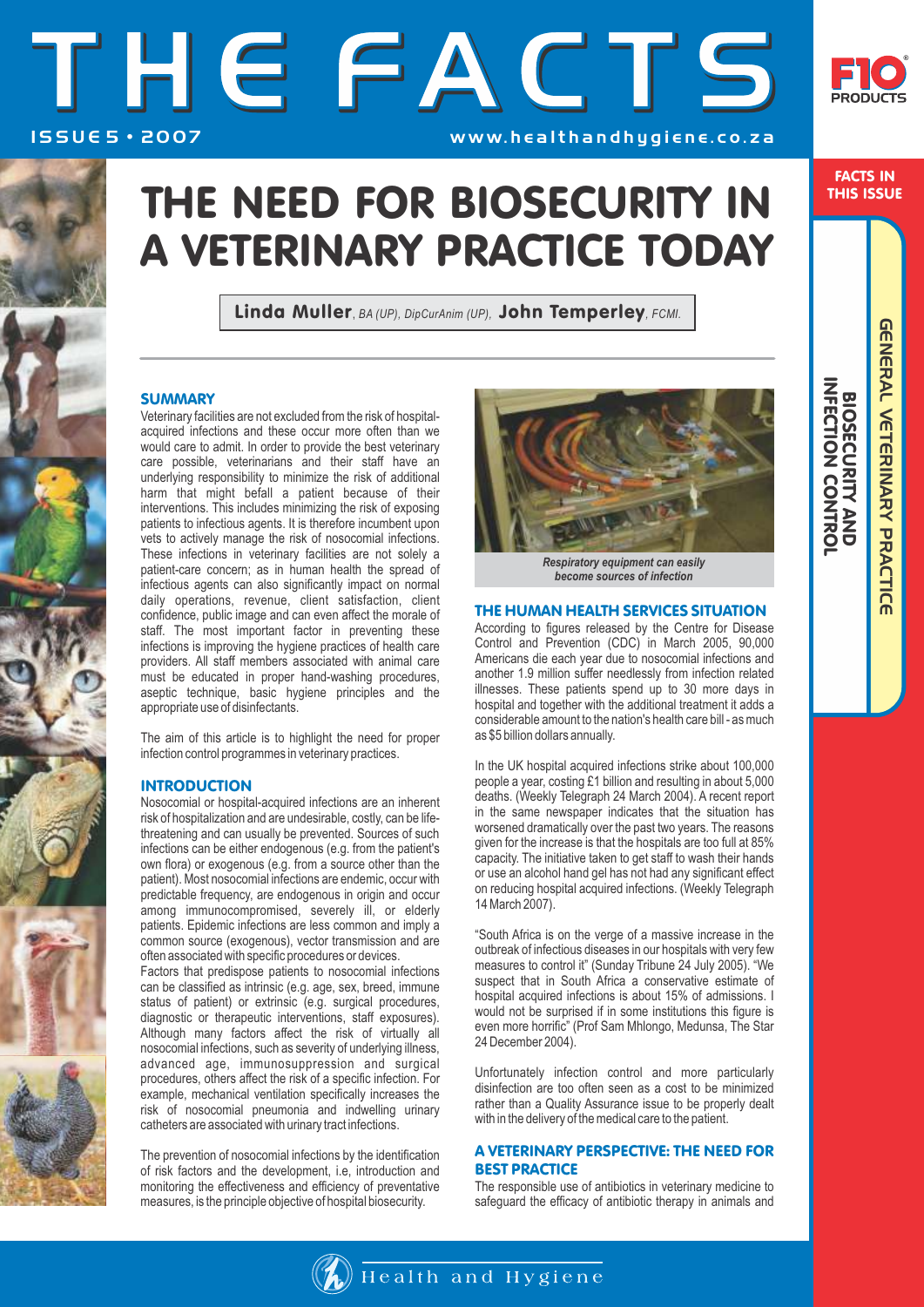

minimize possible public health risks is currently a worldwide concern. Everything possible must be done to prevent the emergence of resistance and the spread of resistant bacteria. Such measures include individual preventative practices, improvement in hygiene and nursing practices, control of antibiotic use and shortening hospitalization periods.

"Hospital acquired infections are particularly difficult to control in a busy veterinary practice. Biosecurity measures that can be implemented on a farm, or at boarding kennels, are far easier to put into place, and monitor, than what is possible in a practice. Referral practices are especially at risk, as they regularly admit animals that have already been treated, and therefore are more likely to be carrying resistant bacteria." - Dr Marijke Henton, Golden Vet Labs.

#### WHAT ARE THE RISKS?

We just never know what will be walking or carried in through the door! An example of a nosocomial infection that occurred a number of years ago was a series of *Klebsiella pneumoniae* infections in animals being examined for infertility. The initial strain was isolated from a mare, where *Klebsiella* is a recognized pathogen. Alarm bells only rang 9 months later, after 9 cows and 4 bitches had yielded exactly the same capsular type in the interim. Whereas *Klebsiella* is regarded as a common cause of infertility in mares, it is seldom found associated with infertility in dogs and cows. A search for the source of the infection located it in a tub of lubricant gel that was used to introduce the speculum into the animals. The rare strain of *Klebsiella* had probably been introduced into the gel from the mare, and it had survived for nine months in the gel.

Recently, two trans-tracheal aspirates, received on the same day from the same veterinary diagnostic hospital, yielded *Pseudomonas stutzeri.* The two isolates were identical and the antibiograms were also the same. The sampling apparatus had not been properly disinfected after the first aspirate had been taken.

Another example, *Haemophilus parasuis* was isolated from samples from a sheep as well as a pig, sent on the same day, from the same practice. *Haemophilus parasuis* is not found in sheep at all, and there had been cross-contamination from the pig samples.

#### RESISTANT STRAINS

Case studies and lab results indicate that the threat of emerging diseases due to resistant strains like MRSA infections in veterinary practice is very real, e.g. 50 samples received by a veterinary diagnostic laboratory in just a 30 day period presented the following: -

An analysis of the *Staphylococcus* strains isolated from dogs during January and February 2007, from samples received showed that 38% of the strains were resistant to methicillin. Most of the isolates (78%) were *S. intermedius* and 22% were *S. aureus*. There was no real difference in the resistance rates between the two species, and they are therefore combined in the Fig A.





The resistance rates of penicillin (84%), ampicillin (82%), and ampicillin combined with clavulanic acid (78%) and a member of the first generation of cephalosporins, cephaloridine (78%) are also given as a comparison.

"Samples received at a diagnostic laboratory are of course not representative of all the strains causing disease, but only reflect initial treatment failures.

It is nevertheless an indication of a worrying trend and a forecast of severe problems in the future." Dr Marijke Henton, Golden Vet Lab.

#### A SOUTH AFRICAN INITIATIVE

In 2000 the SAVC launched a pilot project where veterinary practices could voluntarily opt to be inspected by inspectors appointed by Council. The aim was for the practices to obtain accreditation through meeting set standards pertaining to amongst others; facilities, diagnostic imaging, recordkeeping, hygiene and infection control. Feedback indicated a need for guidance at both a policy and practical level. The Council subsequently circulated a guideline document "Disinfectants and Antiseptics in Veterinary Practice" to assist practice management develop, implement and evaluate an infection control and hygiene policy best suited for their particular applications.

Legislation pertaining to the new regulations for the veterinary profession is pending, but compulsory inspections for accreditation purposes will soon be a reality for every practice.

#### FORMULATING AND IMPLEMENTING A POLICY **Step 1 - Identify the risks!**

The first step in formulating a biosecurity policy is to identify where cleaning, disinfection or sterilization is required.

#### FIG. B - RISK IDENTIFICATION IN MODERN VETERINARY **PRACTICE**

| <b>INTENDED USE</b>                                                                                         |                  | <b>USAGE/RISK</b> |
|-------------------------------------------------------------------------------------------------------------|------------------|-------------------|
|                                                                                                             | <b>HIGH</b>      | <b>MEDIUM</b>     |
| <b>Surgical instruments</b><br>Intravenous catheters<br><b>Hypodermic needles</b><br>Anaestehesia equipment | X<br>X<br>X      | X                 |
| <b>Endotrachael tubes</b><br>Laryngoscopes<br>Urinary catheters                                             |                  | X<br>X<br>X       |
| <b>Rectal thermometers</b><br><b>Otoscope attachments</b><br><b>Stethoscopes</b><br><b>Endoscopes</b>       | $\boldsymbol{x}$ | X<br>X<br>X       |
| Diagnostic imaging probes<br><b>Razor blades</b><br><b>Bedding</b>                                          |                  | X<br>X<br>X       |
| <b>Food and drink bowls</b><br><b>Kitchen utensils</b><br><b>Brushes and toys</b>                           |                  | X<br>X<br>X       |
| Scale<br>Door knobs, light switches<br><b>Staff clothing</b><br><b>Nail brushes</b>                         |                  | X<br>X<br>X<br>X  |
| Soap containers<br>Cages<br>Litter trays                                                                    |                  | X<br>X<br>X       |
| <b>Basins</b><br><b>Drains</b><br><b>Waste bins</b>                                                         |                  | X<br>X<br>X       |
| <b>Cleaning equipment</b>                                                                                   |                  | X                 |

*High = Sterilization essential*

*Medium = Sterilization / High level disinfection*

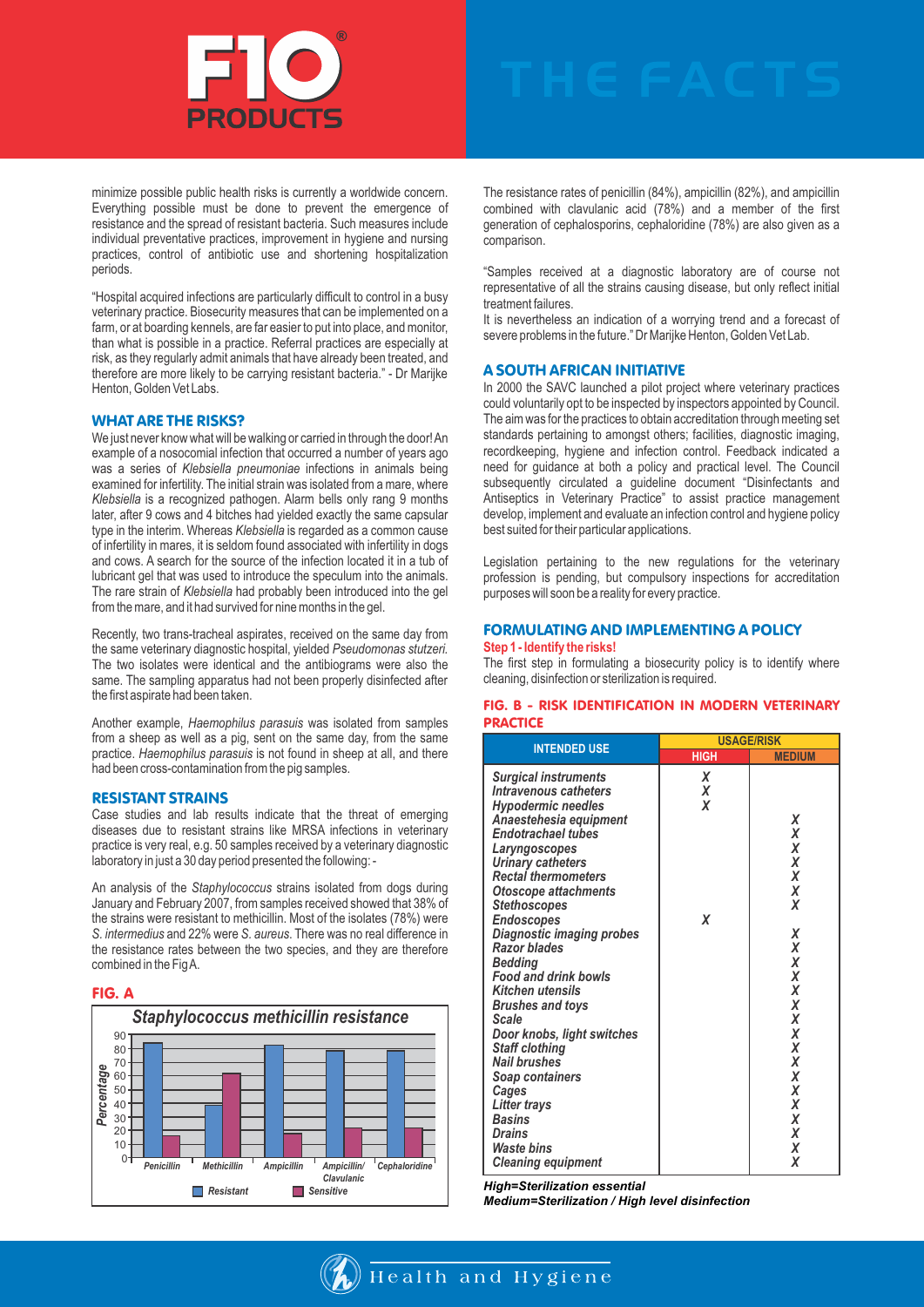

The nature of instrument/equipment disinfection or sterilization can be understood more readily if these items are divided into categories based on the known risk of infection involved in their use. This classification scheme was first suggested by Dr. E.H. Spaulding in 1972 and provides a good base. Unfortunately this assessment was based upon the need to deal with surface cross-contamination whereas now we know that a significant risk of infection arises from airborne contamination as well, commonly via the air conditioning system or simply from dust carried from surface to surface by air movement.

The simpler the programme the less confusing to the staff and the more cost-effective it will be.



*Semi-critical devices that pose a medium risk of transmitting an infection and require high level disinfection*

#### **Step 2 - Reduce the risks!**

The aim is always to reduce the microbe level to the lowest possible level in the most practical and cost-effective way. Basic hygiene principles and good housekeeping will go a long way. Surfaces that look clean, dry and shiny are probably safe and good for staff morale.

Staff should be aware and well trained in basic hygiene principles and routine cleaning procedures. Good practices such as damp dusting, vacuuming and fogging should be the norm.

#### *Vacuum cleaning*

Vacuum cleaning is an efficient and effective method collecting dust and hair in veterinary settings.

#### *Fogging*

This is a novel way of applying a disinfectant in the form of aerosol micro droplets and can be extremely effective and economic if done correctly. The disinfectant can reach onto surfaces otherwise difficult to reach and if used with a safe disinfectant (product specific toxicological data must be available for a fogging application), it can be used in the presence of staff and patients. Foggers that produce different droplet sizes (average 12 - 22 microns) are commercially available.



*Fogging with a safe product can be done in the presence of staff and patients*

#### *Biofilm removal*

Biofilm is a complex aggregation of micro-organisms marked by the excretion of a protective and adhesive matrix. There is an increasing awareness in health environments of the need to deal more effectively with this very difficult problem.

Surfaces in the animal production environment (poultry & pig houses, milking machines & bulk tanks etc. etc.) as well as clinics and keeping cages, kennels and catteries - often develop a microfilm fatty layer within which pathogenic micro-organisms escape general surface washing/disinfection due to the use if ineffective products and or procedures and therefore act as a reservoir population to infect the next batch of animals/ patients. Biofilm can coat the inside surfaces of water reticulation pipes used in intensive animal production or, as has been found, the inside surfaces of catheters. Such situations demand periodic deep cleans with a product formulated to remove natural fats and oils (F919SC Degreaser/Cleaner has proved to be very effective in such applications) and the daily use of effective disinfectant/cleanser products such as F10SCXD Veterinary Disinfectant/Cleanser.

#### *Air quality*

Airborne contamination can be a significant source of contamination particularly in buildings that are more than 4 years old. Sick buildings are not limited to office buildings.

The cleaning and disinfection of primary and secondary filters in central air conditioning systems and the ducts themselves need to be regularly monitored in terms of pressure drops at the filters as well as settle plate sampling at individual diffuser outlets. Products such as the F10 HVAC range of cleaners and disinfectants for central systems and F10HVAC aerosols for individual units have achieved exceptional reductions in micro-organism counts. They are a significant step forward in making these tasks more effective and efficient because in most situations they can be used whilst the building is occupied.

#### **Step 3 - Manage the risks**

There is little point in going to all the trouble of identifying and reducing infection risks if measures are not in place to maintain the achievements.

Monitoring of physical standards can be done using a simple inspection sheet and performing a physical inspection on a weekly/monthly basis involving the staff responsible for each area. Results should be compared to standards that have bet set and used to motivate staff by recognising good results and re-training where poor results are found. Microbiological surveys should be carried out at least quarterly.

#### PRODUCT SELECTION

New, exciting and often useless products are presented in all shapes and sizes with weird and wonderful claims being made about efficacy, dilutions, contact times and residual effect. If you accept that the risks are increasing then product selection is a critical decision and cannot be left to uninformed persons. This in turn means efficacy test reports, toxicity reports, MSDS, must be checked for relevance and adequacy. Are they registered by an appropriate Authority, e.g. in South Africa there is a Compulsory (general) Standard Act 29 for disinfectants but only products registered under the Dept of Agriculture Stock Remedies Act 36 are assessed for their efficacy against animal diseases. Look at the depth of a product's performance. A product that can just manage a log<sup>5</sup> challenge is not suitable for the varying demands to be found in a veterinary practice. Products should be capable of dealing with at least log<sup>5</sup> as required by the EU, EN Standards, or better still the US, AOAC Standards that require a log<sup>6</sup> kill for hospital applications. Mutations resulting in resistance micro-organisms only occur when the challenge is not totally eliminated. If the product is not up to the challenge, what relevance has cost, fragrance or staff satisfaction?